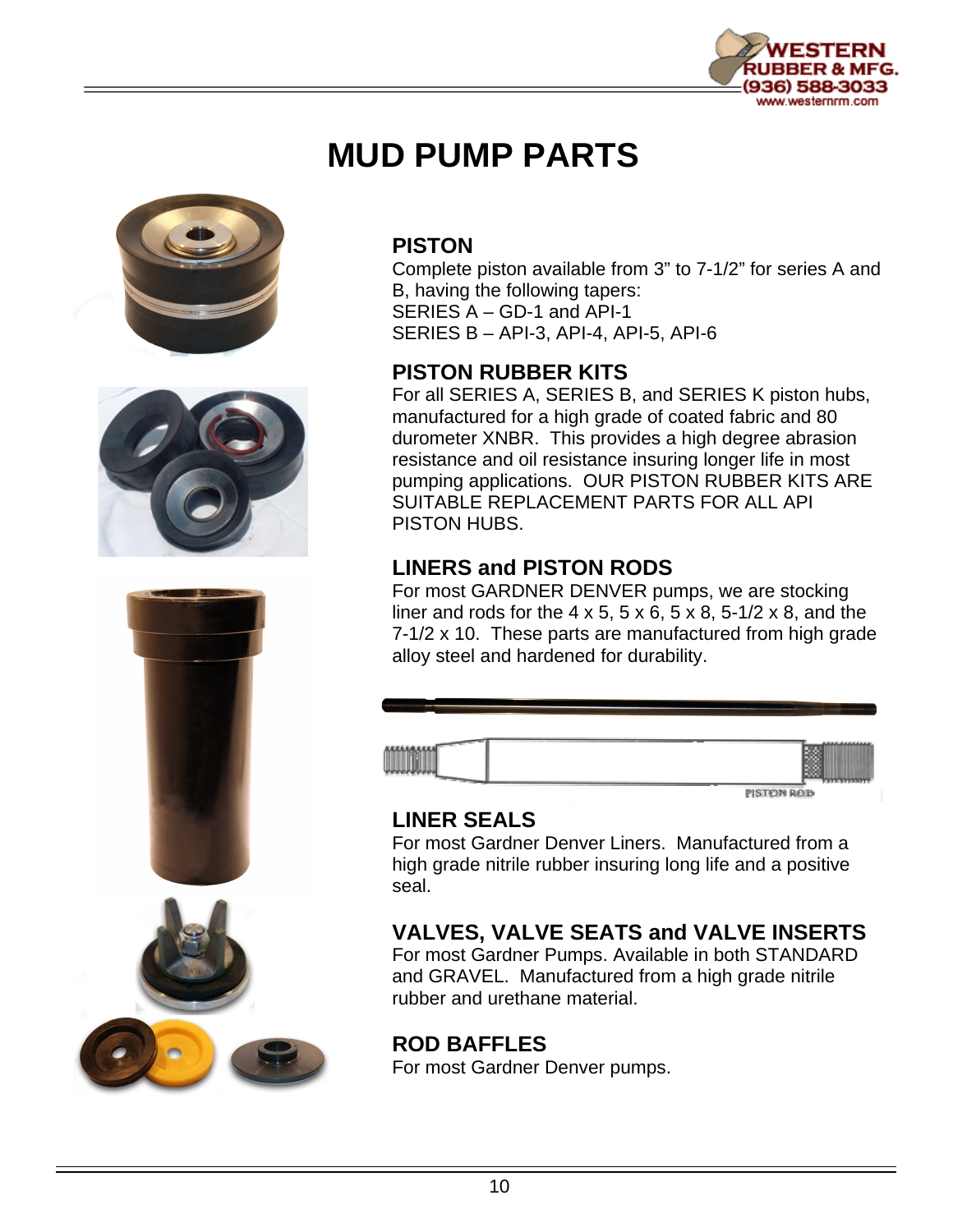

# **MUD PUMP PARTS**

| <b>ROD BAFFLES</b>          |                                                                       |  |                          |  |
|-----------------------------|-----------------------------------------------------------------------|--|--------------------------|--|
| PART NO.                    | <b>DESCRIPTION</b>                                                    |  | WT/LBS                   |  |
| <b>RB-2FXF840</b>           | 4 x 5 ROD BAFFLE, 15/16" ID                                           |  | $\frac{1}{4}$            |  |
| <b>RB-1FXG840</b>           | 5 x 6 ROD BAFFLE, 1" ID                                               |  | $\frac{1}{4}$            |  |
| <b>RB-1FXX840</b>           | 5, 5 % & 7 % x 8 AND 10 ROD BAFFLE, 1 %" ID                           |  | $\frac{3}{4}$            |  |
|                             | <b>ROD, PISTON (Hardened Steel)</b>                                   |  |                          |  |
| MPP-R-4.5X05-G1             | ROD, 4 - 41/2" X 5, GD-1 taper                                        |  | $\overline{7}$           |  |
| MPP-R-5.0X06-G1             | ROD, 5 X 6, GD taper                                                  |  | $\overline{8}$           |  |
| MPP-R-5.0X06-A1             | ROD, 5 X 6, API-1 taper                                               |  | 8                        |  |
| MPP-R-5.0X08-A3             | ROD, 5 X 51/2" X 8, API-3 taper                                       |  | 8                        |  |
| MPP-R-5.5X10-A3             | ROD, 5 X 51/2" X 10, API-3 taper                                      |  | 8                        |  |
| MPP-R-7.5X08-A3             | ROD, 7 1/2" X 8, API-3 taper                                          |  | 15                       |  |
| MPP-R-7.5X10-A3             | ROD, 7 1/2" X 10, API-3 taper                                         |  | 20                       |  |
|                             | <b>LINERS (Hardened Steel)</b>                                        |  |                          |  |
| MPP-L-4.0X05-4.0            | LINER, 4 X 5, 4" piston bore                                          |  | 8                        |  |
| MPP-L-4.0X05-4.5            | LINER, $4 \times 5$ , $4 \frac{1}{2}$ " piston bore                   |  | 8                        |  |
| MPP-L-5.0X06-4.5            | LINER, $5 \times 6$ , $4 \frac{1}{2}$ " piston bore                   |  | 10                       |  |
| MPP-L-5.0X06-5.0            | LINER, 5 X 6, 5" piston bore                                          |  | 10                       |  |
| MPP-L-5.0X06-5S             | LINER (SHORT), 5 $X\overline{6}$ , 5" piston bore (for Failing pumps) |  | 10                       |  |
| MPP-L-5.0X08-5.0            | LINER, 5 X 8, 5" piston bore                                          |  | $\overline{15}$          |  |
| MPP-L-5.5X08-5.5            | LINER, $5 \frac{1}{2} \times 8$ , $5 \frac{1}{2}$ " piston bore       |  | 15                       |  |
|                             | <b>VALVE &amp; VALVE SEATS</b>                                        |  |                          |  |
| MPP-VALVE-4X5-S             | VALVE, 4x5, Standard                                                  |  | $\overline{5}$           |  |
| MPP-VALVE-4X5-G             | VALVE, 4X5, Gravel                                                    |  | $\overline{5}$           |  |
| MPP-VALVE-5X6-S             | VALVE, 5X6, Standard                                                  |  | 6                        |  |
| MPP-VALVE-5X6-G             | VALVE, 5X6, Gravel                                                    |  | 6                        |  |
| MPP-SEAT-4X5-S              | SEAT, Valve, 4X5, Standard                                            |  | 1                        |  |
| MPP-SEAT-4X5-G              | SEAT, Valve, 4X5, Gravel                                              |  | $\mathbf{1}$             |  |
| MPP-SEAT-5X6-S              | SEAT, Valve, 5X6, Standard                                            |  | 1                        |  |
| MPP-SEAT-5X6-G              | SEAT, Valve, 5X6, Gravel                                              |  | 1                        |  |
| <b>RUBBER, VALVE INSERT</b> |                                                                       |  |                          |  |
| <b>VI-5EF452</b>            | INSERT, Valve, for 5"X8" FC series GD Pumps                           |  | $\overline{\frac{1}{4}}$ |  |
| $VI-IFF452$                 | INSERT, Valve, 4"X5" Standard                                         |  | $\frac{1}{4}$            |  |
| $VI-227B$                   | INSERT, Valve, 4"X5" Gravel                                           |  | $\overline{\frac{1}{4}}$ |  |
| VI-IFG452                   | <b>INSERT, Valve, 5"X6" Standard</b>                                  |  | $\overline{\frac{1}{4}}$ |  |
| $VI-213B$                   | <b>INSERT, Valve, 5"X6" Gravel</b>                                    |  | $\frac{1}{4}$            |  |
| <b>VI-X308</b>              | <b>INSERT, Valve</b>                                                  |  | $\overline{\frac{1}{4}}$ |  |
| VI-DD7B                     | <b>INSERT, Valve</b>                                                  |  | $\overline{\frac{1}{4}}$ |  |
| VI-201PZL106                | <b>INSERT, Valve</b>                                                  |  | $\overline{\frac{1}{4}}$ |  |
| VI-200FYY106                | INSERT, Valve, 7 1/2" X 10" Gravel                                    |  | $\overline{\frac{1}{2}}$ |  |